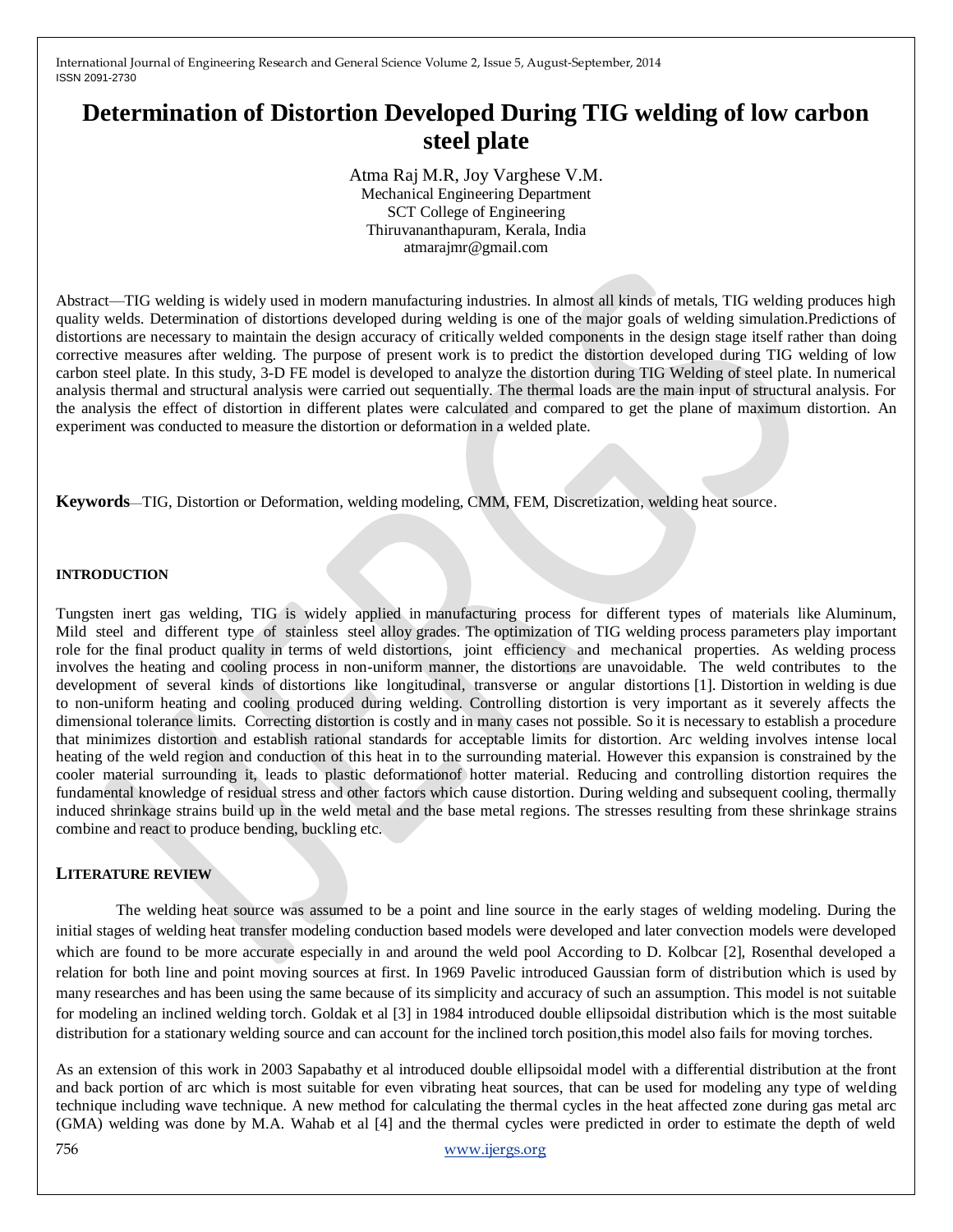penetration, the geometry of the weld pool and the cooling rates. They concluded that to obtain optimal weld pool geometry for tungsten inert gas (TIG) welding the selection of process parameters such as front height, front width, back height and back width of the weld pool play an important role. The finite element distortion analysis in two dissimilar stainless steel welded plate is analyzed by J.J. del Coz Díaz et.al. [5].They studied the effect of TIG welding in duplex stainless steels. In order to predict the welding deformation in fillet welds, Dean Deng et.al. [6] developed a 3D thermal elastic plastic finite element computational procedure and validated numerical results with the experimental measurements and he concluded that numerical models can be effectively used for the prediction of welding distortion.

## **1. EXPERIMENTAL DETERMINATION FOR PREDICTING DISTORTION**

The experiment was conducted for finding out the distortion of welded plate after TIG welding. A numerical analysis is carried out and the results were compared with the experimental results

## **Experimental procedure**

In the present work, MS specimens of dimensions 150mm X 50x6 mm were considered. The base plate material used was commercial mild steel. Each specimen were filed using a flat file and all the surfaces were grinded with surface grinding machine of 240 grit. Flexible abrasive paper (silicon carbide) was used to remove all impurities and to get the required surface finishThe coordinates of the drilled hole were measured using co-ordinate measuring machine (CMM).Two of the side surfaces (at weld start point) are set as the reference planes and the intersection point of the two reference planes is set as the reference point. With reference to these reference points the centre of the holes were determined by measuring the cylindrical surface of the holes .Hence all the co-ordinates of the four holes were determined.



Fig.1 Schematic representation of specimen for distortion measurement in CMM

Four holes of 2mm diameter were drilled at position as in Fig 1. The measurements and the results were saved on a spread sheet. Then welding was carried out on plates by applying on TIG welding torch to get a bead on the plate in which the torch travelled at a constant speed of 2mm/sec. Single-pass; autogenous, bead-on-plate TIG welds were made along the center line of the test specimens. A torch with a standard 2% thoriated tungsten electrode rod with a 3.2 mm diameter was used.The electrode tip was a blunt point with a 45° angle. Argon gas of 99.99% purity was used as the shielding gas. The tip angle of the electrode was grounded, and the electrode gap was measured for each new weld prior to welding to ensure that the welding was performed under the same operating conditions. After welding, test specimens are cleaned and the co-ordinates of the welded specimen were measured using CMM with respect to the same reference before welding. The results were recorded on spreadsheet document. Measurements taken before and after welding were compared. Distortions at specified points were determined by the difference between the readings taken before and after welding.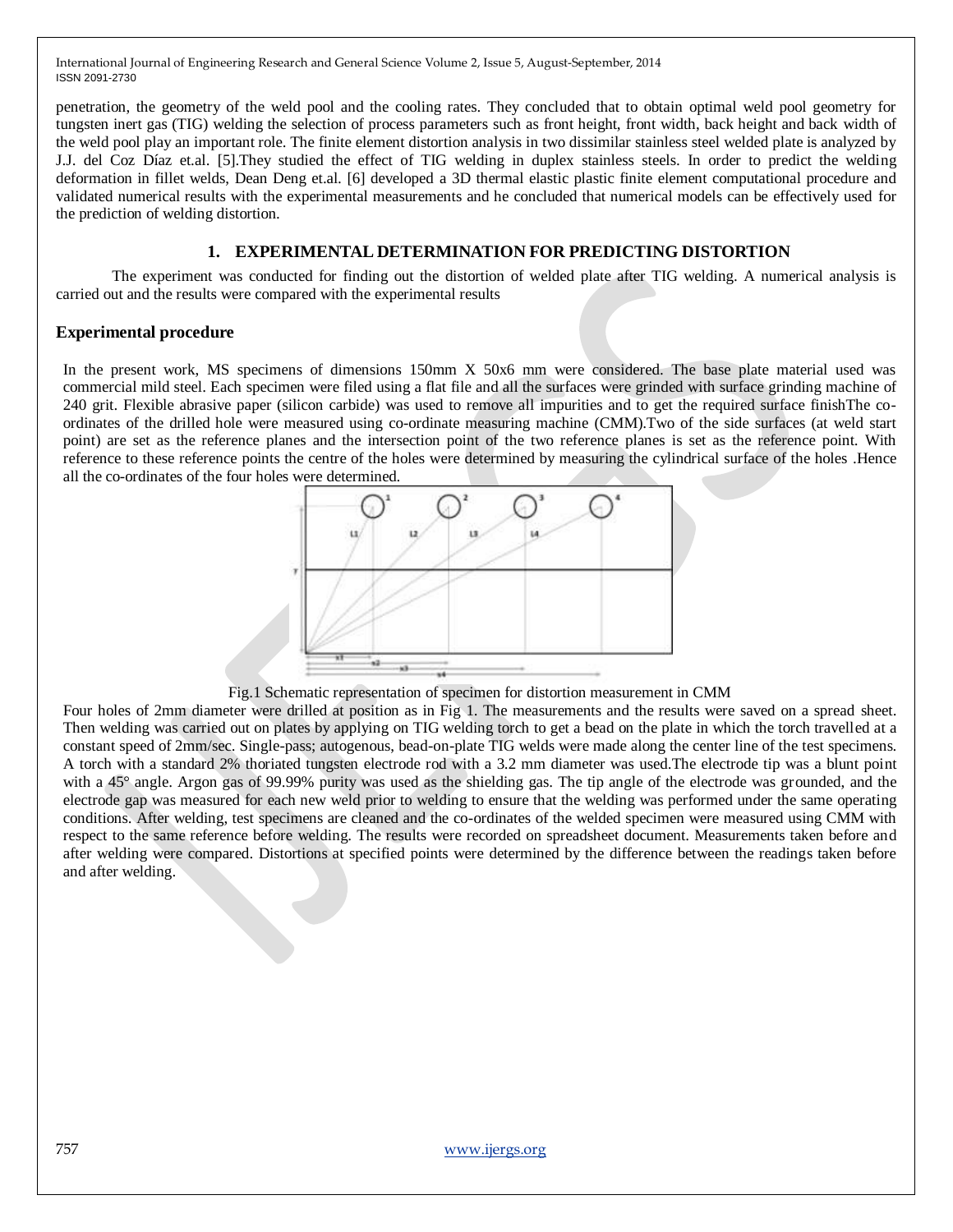

Fig.2. Accurate-Spectra Coordinate Measuring Machine

Fig 1 shows the schematic diagram of distortion measurement process and Fig.2. shows the Accurate Spectra Coordinate Measuring Machine which is used for measuring the distortion in specimen.The TIG welding process was performedon the test specimenusing TIG welding machine (WARPP–TIME, WSM- 160). Table-1 lists the welding conditions used in this study.

*Table.12: Welding parameters for TIG welding experiments.*

| <b>Specifications</b>  | values            |
|------------------------|-------------------|
| Diameter of electrode  | 0.8 <sub>mm</sub> |
| Tip angle of electrode | 60 <sup>°</sup>   |
| Electrode gap          | 3mm               |
| Shielding gas          | Argon             |
| Gas flow rate          | $25$ L/min        |
| Welding current        | 150A              |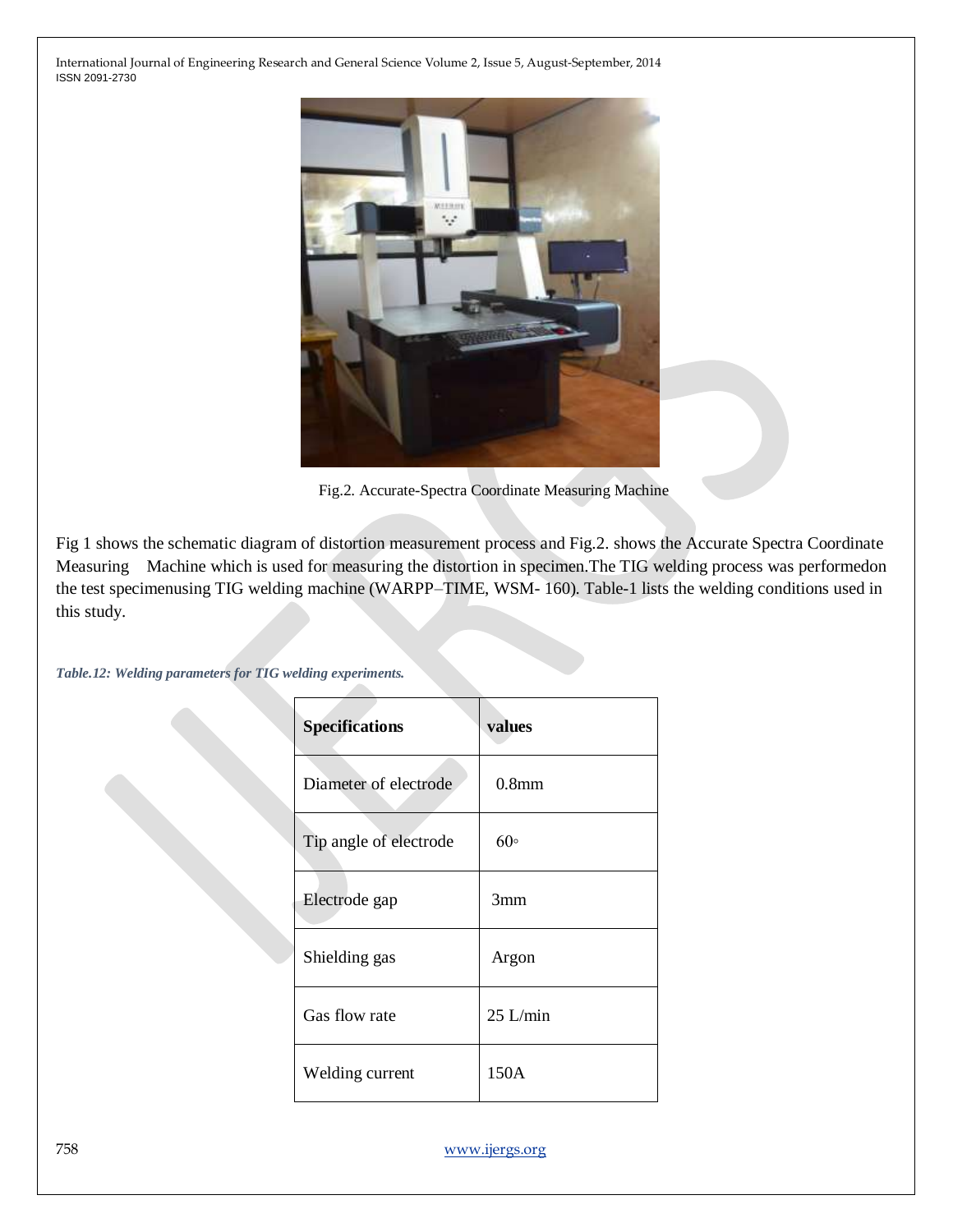# **2. FINITE ELEMENT ANALYSIS**

The finite element analysis is carried out to analyze the thermal cycles and nature of residual stressfor a TIG welding in a low carbon steel plate. The dimensional changes during welding are negligible and mechanical work done is insignificant compared to thermal energy from the welding arc. The thermo-mechanical behavior of weldment during welding is simulated using uncoupled formulation. Thermal problem is solved independently from the mechanical problem to obtain thermal cycles.

# **A. Thermal Analysis**

Analysis is done for a plate of 150mm length and 50mm width of 6mm thickness fig.3. Because of symmetry one half of the model is selected for the analysis.



#### *Fig.3. 17D Finite Element model.*

Fig 2 shows the 3D finite element model which is used for thermal analysis. The model is discretized to finite number of elements as shown. The element type used for thermal analysis is 20 nodded thermal brick elements as shown in fig 2.The thermal physical properties [7] and mechanical properties [8] of the low carbon steel are obtained from the available literature.

The governing equation for welding transient heat transfer is given by

$$
\rho c \frac{\partial T}{\partial t}(x, y, z, t) = -\nabla \cdot q(x, y, z, t) + Q(x, y, z, t)
$$
\n(1)

where  $\rho$  is the density of the materials, c is the specific heat capacity, T is the current temperature, q is the heat flux vector,  $Q$  is the internal heat generation rate, x, y and z are the coordinates in the reference system, t is the time, and ∇ is the spatial gradient operator.

In this study, the heat from the moving welding arc is applied as a volumetric heat source with a double ellipsoidal distribution proposed by Goldak et al. [1], and is expressed by the following equations:

$$
q(x, y, z, t) = \frac{f_r \eta U I 6\sqrt{3}}{abc_r \pi \sqrt{\pi}} exp\left[-3\left(\frac{y}{a}\right)^2 - 3\left(\frac{z}{b}\right)^2 - 3\left(\frac{x + v(\tau - t)}{c_r}\right)^2\right]
$$

(2)

Where x, y and z are the local coordinates of the double ellipsoid model. f is the fraction of heat deposited in the weld region. U and I are the applied voltage and current. The arc efficiency η, is assumed to be 70% for the TIG welding process. The parameters a, b and c are related to the characteristics of the welding heat source. The parameters of the heat source can be adjusted to create a desired melted zone according to the welding conditions. A function is generated using ANSYS APDL code to apply the heat generation to the plates.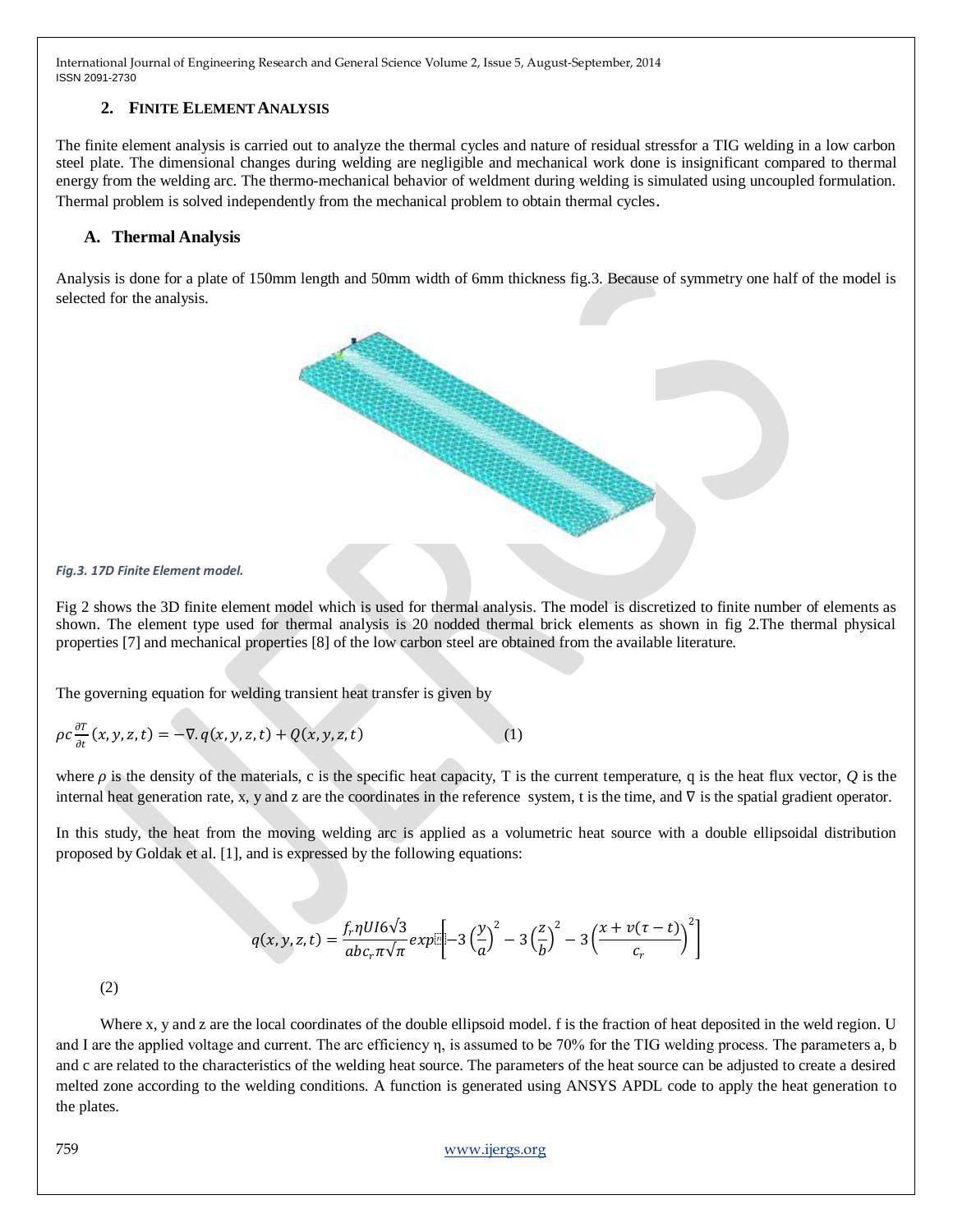To consider the heat losses, both the thermal radiation and heat transfer on the weld surface are assumed. Radiation losses are dominating for higher temperatures near and in the weld zone, and convection losses for lower temperatures away from the weld zone. To accommodate these both effects combined temperature-dependent heat transfer coefficient is applied on boundaries.

$$
h = 24.1 \times 10^{-4} \times \varepsilon \times T^{1.61}
$$
 (3)

Where  $\varepsilon$  is the emissivity of the body surface which is taken as 0.8, T is the temperature of the material surface. The above thermal boundary condition is employed for all free boundaries of the plates. The thermal effects due to solidification of the weld pool are modeled by taking into account of solidus temperature as1415˚C, liquidus temperature as 1477˚C and the latent heat of fusion as 285000kJ/kg.

## **B. Mechanical Analysis**

The same discretized thermal model is used for Mechanical analysis. Here the element type is changed to the 20 noded brick element with degree of freedom. The temperature histories of each node from the preceding thermal analysis are input as nodal body load in conjunction with temperature-dependent mechanical properties and structural boundary conditions. During the welding process, solidstate phase transformation does not occur in the base metal, and in the weld metal, the total strain rate can be decomposed into three.

(3)

$$
\epsilon_{total} = \epsilon_e + \epsilon_p + \epsilon_{th}
$$

 $\epsilon_{\text{total}}$  is the total strain produced,  $\epsilon_{e}$  is the elastic strain,  $\epsilon_{p}$  is the plastic strain and  $\epsilon_{\text{th}}$  is the thermal strain

## **3. RESULTSAND DISCUSSION**

In order to study the effect of distortion on plates, the FE analysis is carried out using the parameters given in Table 1

|     | Weld pool parameters |       |       | U)   |      |
|-----|----------------------|-------|-------|------|------|
|     |                      |       |       | mm/s | (% ) |
| 150 | a(mm)                | b(mm) | c(mm) | 2    | 0.7  |
|     | 4                    | 3     |       |      |      |

#### Table.2: Weld parameters

Fig.4.shows the various weld pool parameters, in a double ellipsoidal distribution proposed by Goldak et al. [1],



Fig.4. Weld pool parameters[2]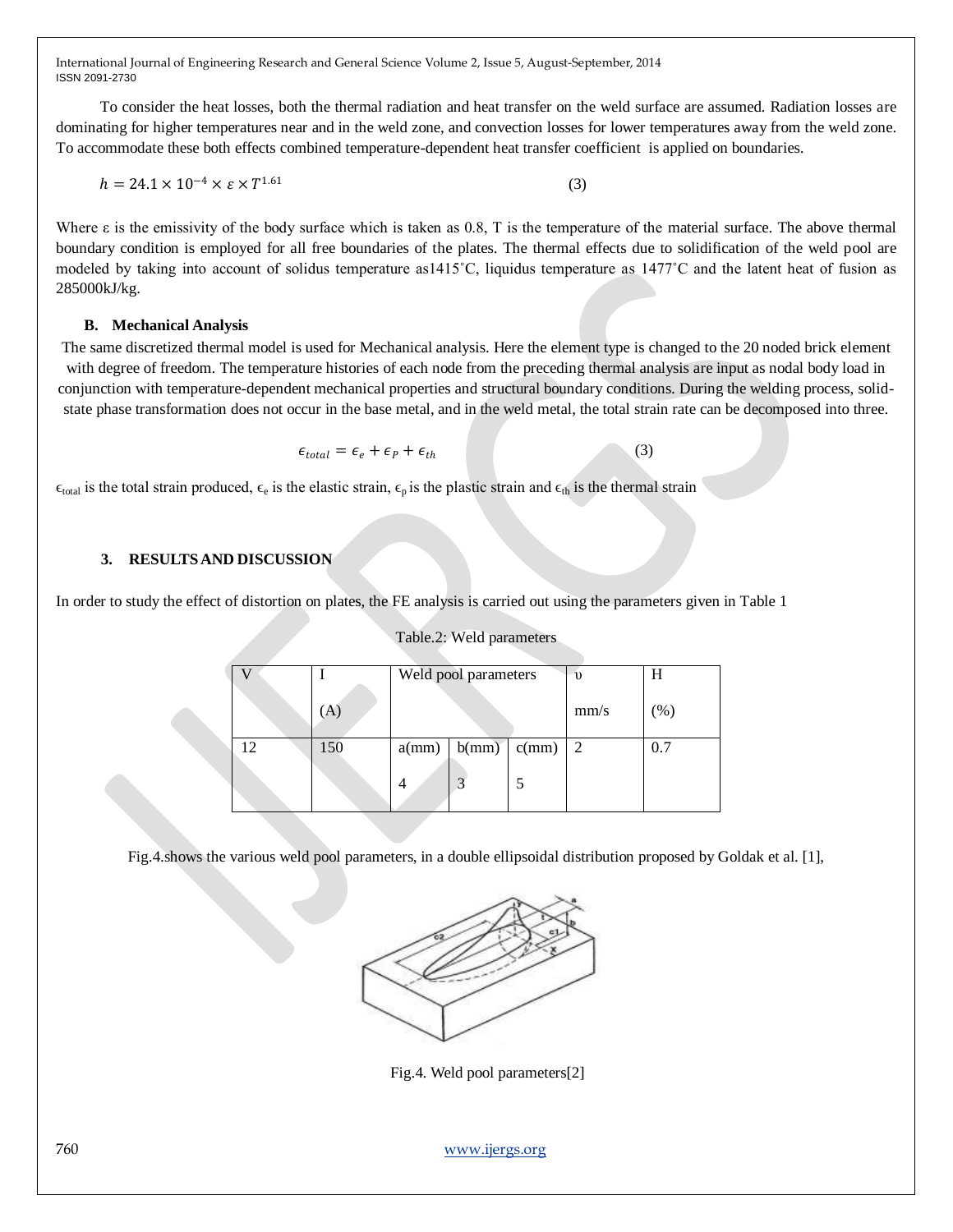#### **4. Prediction of maximum distorted plane during welding of plates**

Finite element analysis is carried out to study the maximum distorted dimension of the specimen.For the analysis the deformations were defined parallel and perpendicular to the weld line at each of the distances near and away from the weld line and the corresponding X, Y, Z distortions were obtained through the analysis to determine the maximum distorted plane and direction during welding of plates. For that distortion along X, Y, and Z direction were plotted at different locations over the plate.Fig.4. Shows the X direction distortion along a line (AB) at the top, middle and bottom surface of the plate.Fig.5.shows Y direction distortion along a line (AB) at the top, middle and bottom surface of the plate.Fig.6.shows Z direction distortion along a line (AB) at the top, middle and bottom surface of the plate.



Fig.7.Y direction distortion along lines parallel to weld at top, middle and bottom surface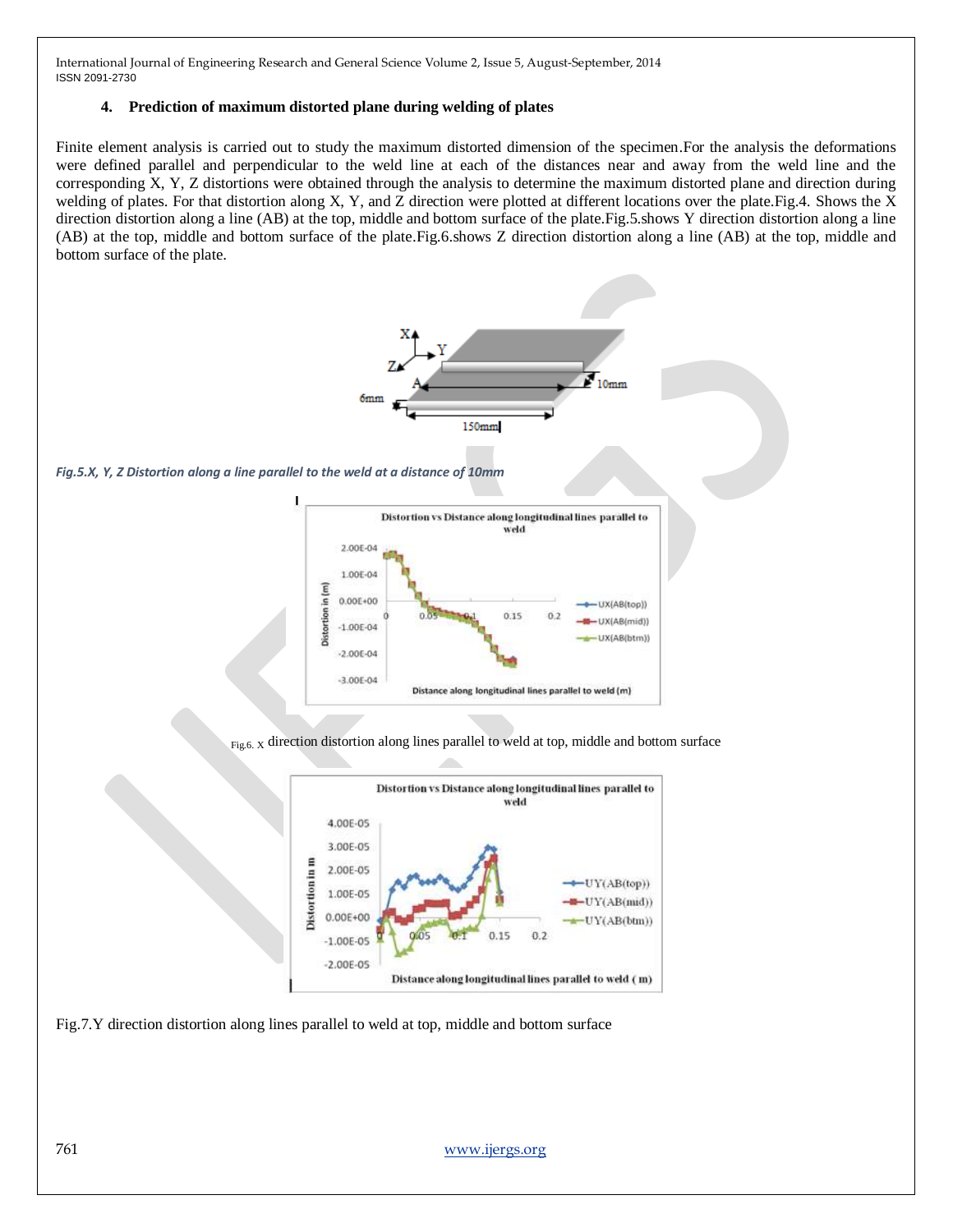

Fig.8.Z direction distortion along lines parallel to weld at top, middle and bottom surface.

On comparing the distortion along X, Y and Z directions, it can be observed that maximum distortion has occurred in the bottom surface of the plate. So analysis in bottom surface will be considered in future study. Similarly certain lines perpendicular to the weld line has also been analyzed to find the maximum distorted surface of the plate. The graphs shown below gives the X, Y and Z direction distortions for a line at the top, middle and bottom surface of the plate.



Fig.10. X direction distortion along lines perpendicular to weld line at a distance of 37.5 mm from edge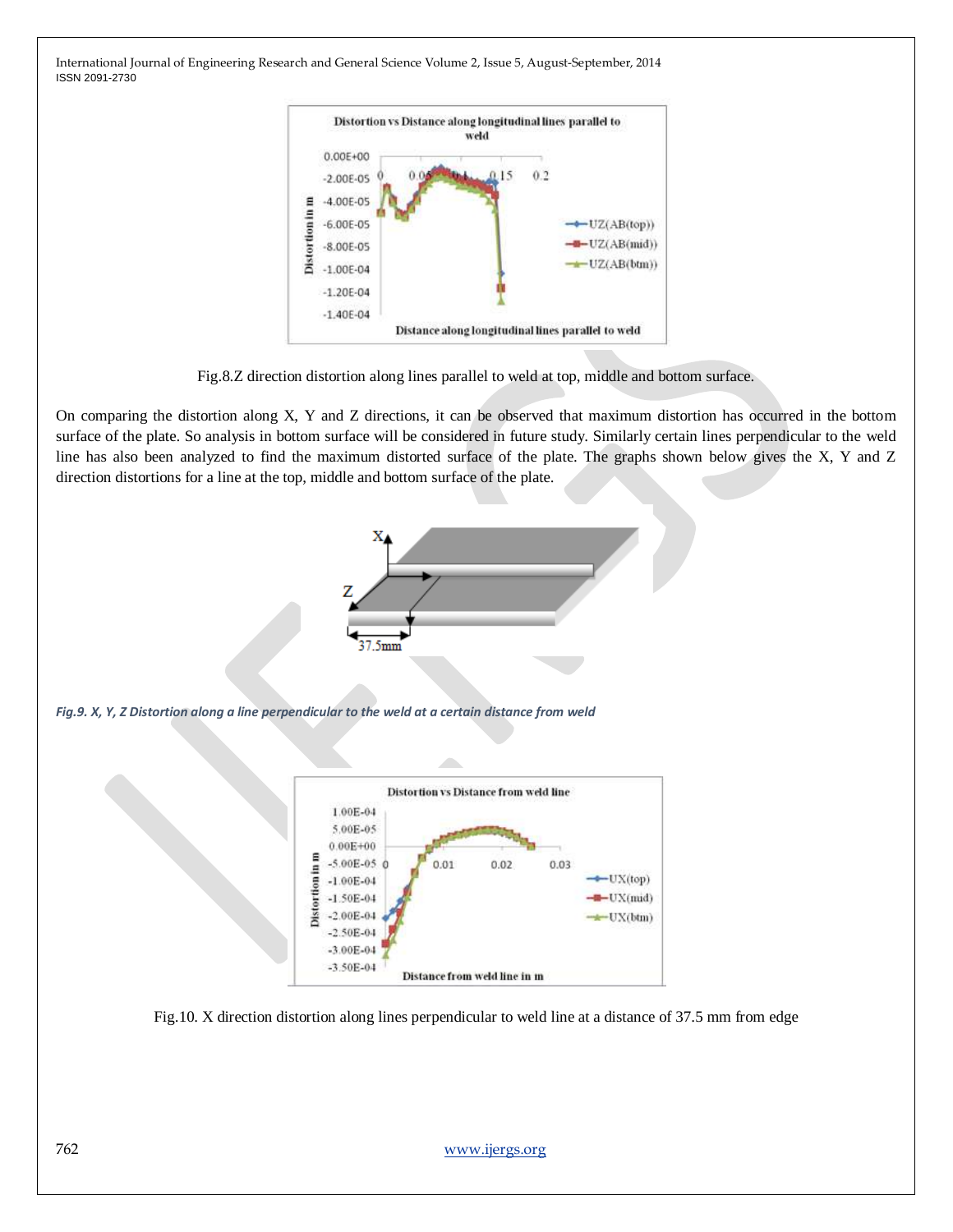|                 |               |      | Distortion vs Distance from weld line |      |            |
|-----------------|---------------|------|---------------------------------------|------|------------|
|                 | 3.00E-04      |      |                                       |      |            |
|                 | 2.00E-04      |      |                                       |      |            |
|                 | 1.00E-04      |      |                                       |      |            |
| Distortion in m | $0.00E + 00$  |      |                                       |      | $-VY(top)$ |
|                 | $-1.00E - 04$ | 0.01 | 0.02                                  | 0.03 |            |
|                 | $-2.00E - 04$ |      |                                       |      | -UY(btm)   |
|                 | $-3.00E - 04$ |      |                                       |      |            |
|                 | $-4.00E - 04$ |      | Distance from weld line in m          |      |            |





#### **5. Comparison of distortion in different directions on bottom surface(parallel to the weld line)**

The specimen shown below is of dimension 150x50x6mm.The shaded region represents the welded area. A line 10 mm away from the weld at the bottom surface is considered for the analysis.



Fig.13. Distortion in different directions along a line at the bottom surface

On comparison of distortion along X, Y and Z direction it is clear that the bottom surface shows the maximum distortion. Hence another analysis has been carried out to determine among X, Y and Z direction, which direction shows the maximum distortion on the bottom surface. For that a line at a certain distance away and parallel to the weld were considered.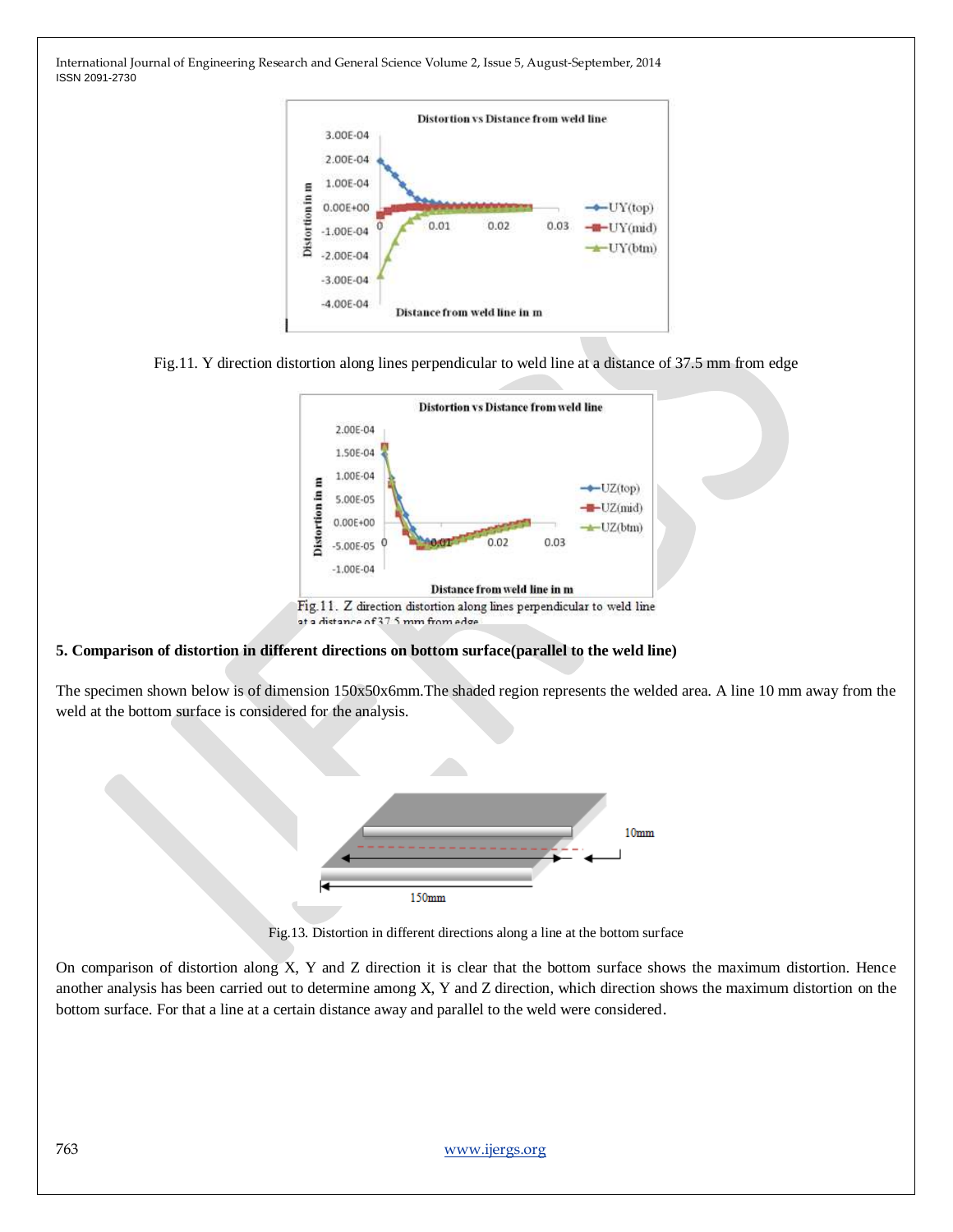



From the graph it can be concluded that at the bottom surface, X direction shows the maximum distortion and the other two directions shows comparatively minimum value. To verify the result a line perpendicular to the weld has also been analyzed.

## **6. Comparison of distortion in different directions on bottom surface(perpendicular to the weld line)**



Fig.15.Distortion in different directions along a line perpendicular to the weld

For the analysis a line perpendicular to the weld at a distance of 37.5 mm were considered. Finite element analysis has been carried out to study the maximum distorted dimension of the plate in the bottom surface. Fig.15. Shows the distortion in X, Y and Z directions along a line perpendicular to the weld at the bottom surface of the plate On comparing the distortion along X,Y&Z directions, maximum distortion has occurred along the weld direction i.e. along X direction, while other direction shows comparatively less deformation. So here analysis in X direction will be considered in future study.



Fig.16. Distortion in X, Y and Z directions along a line at the bottom surface of the plate (perpendicular to weld line) From the Fig.16 also it can be concluded that X direction has the maximum distortion than Y and Z direction.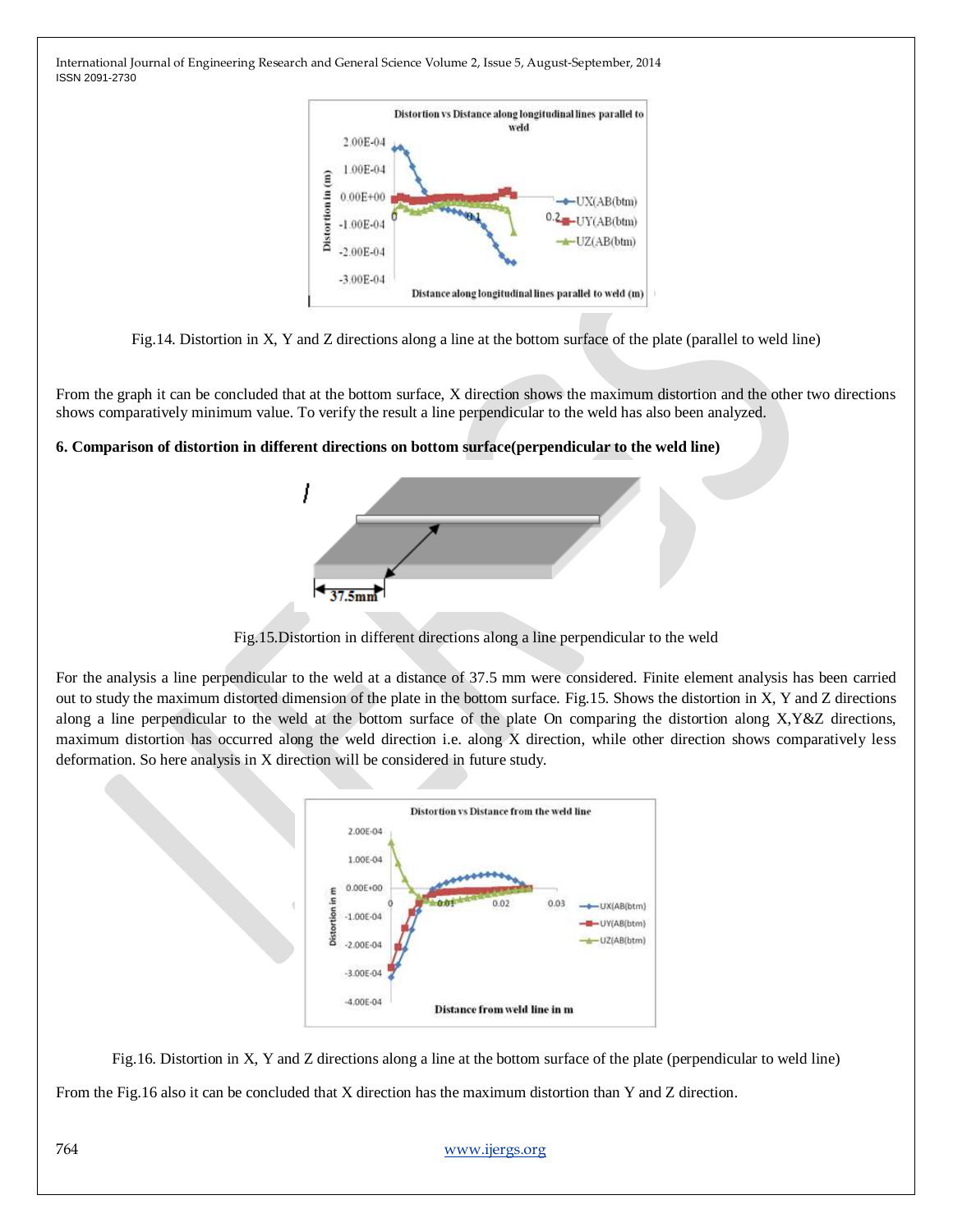#### **7. Comparison of X distortion along lines parallel to weld directions on bottom surface**



Fig.17.X direction distortion along different lines parallel to the weld

An analysis has been carried out to determine the deformation pattern along the weld line and at a distance 10 mm away from the weld line. a1 represents the weld line, b1 at a distance of 10mm from the weld line and c1 at a distance of 25mm from the weld line on the bottom surface of the plate. From the analysis the weld line shows the maximum distortion and the rate of distortion goes on decreasing away from the weld line.

## **8. Variation in distortion parallel to the weld line at a certain distance away from the weld line**



Fig.18.Distortion along different longitudinal lines parallel to weld

In order to find whether there is any critical variation in distortion pattern in between the weld line and at a line 10 mm away from the weld line four nearby points were taken from the weld line and the deformation plots were obtained parallel to the weld line at each of the distances. From the analysis it is clear that there is no shift in the distortion pattern and it is varying uniformly between the centre line and the line which is 10 mm away from the weld line.



Fig.19.X direction distortion along different longitudinal lines parallel to weld on bottom surface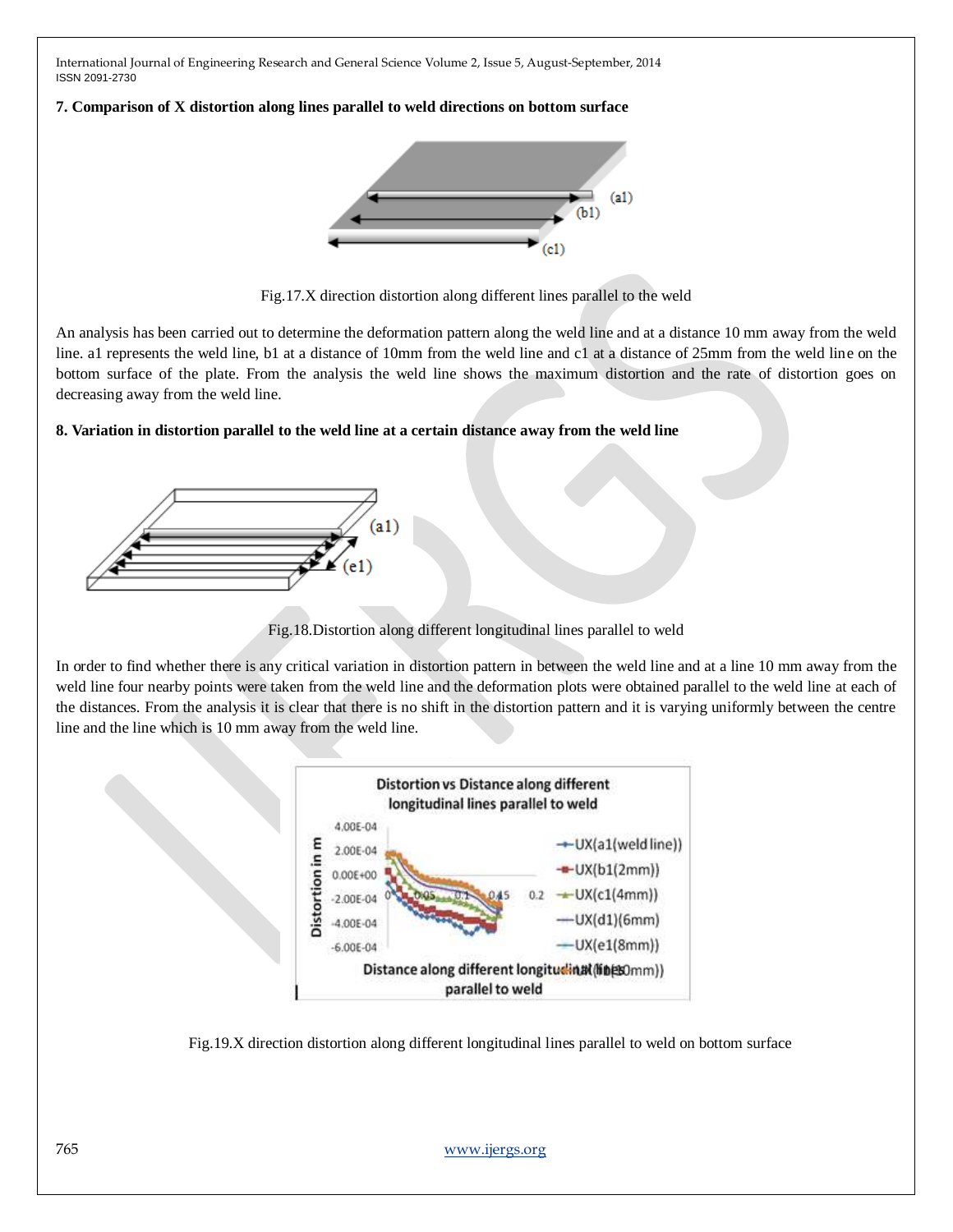#### **9. Comparison of X distortion along line perpendicular to weld on bottom surface**







Fig.21.Distortion along lines perpendicular to the weld in X direction on bottom surface

An analysis has been carried out to determine the deformation pattern along certain lines perpendicular to the weld. From the analysis it is clear that the higher heat input leads to prone distortion. At the initial point of weld the nature of distortion is positive and near the end region where the weld ends shows the maximum distortion due to higher heat input.

#### **10. Comparison of Experimental and Numerical Result for 6mm Plate**

| Hole<br>no     | Numerical<br>Result | Experimental<br>Result |
|----------------|---------------------|------------------------|
|                | .016                | .03                    |
| $\overline{2}$ | .022                | .02                    |
| 3              | .021                | .03                    |
|                | .023                | .01                    |

Table.4: Numerical and Experimental results